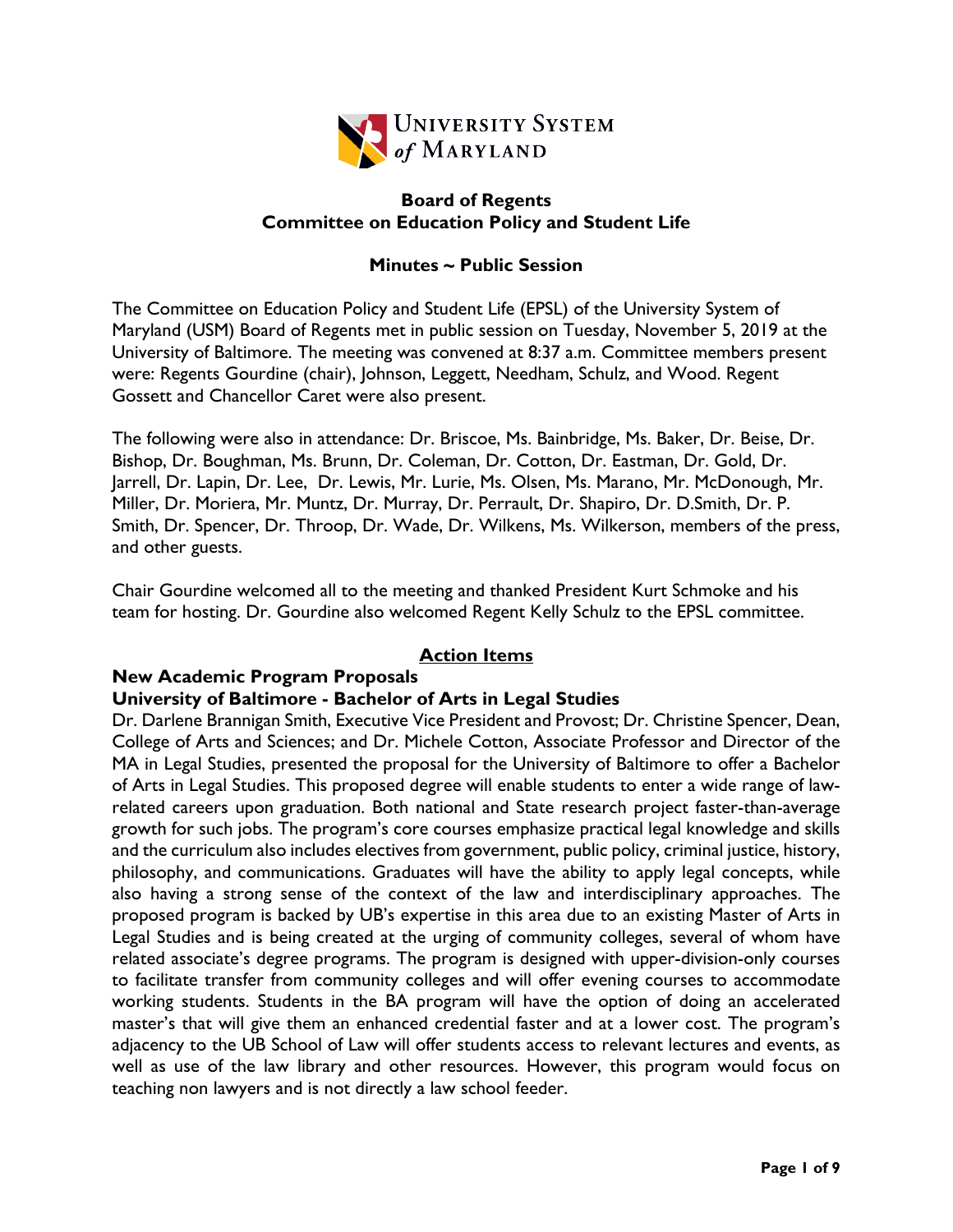Based on a question from Regent Wood, the presenters shared that credits from this program would not usually transfer to law school. This law-related degree would help students obtain and maintain (when coming from community college legal studies programs) legal skills and have opportunities for internships and other law-related experiences. Possible jobs include medical and legal coordinator, risk manager, court clerk and commissioner, military security, police policy expert, sports agent, legal assistant, and paralegal. The proposal has gone through the standard USM approval process with institutions having time to submit objections. There have been no objections, and there are no concerns about program duplication.

The Chancellor recommends that the Committee on Education Policy and Student Life recommend that the Board of Regents approve the proposal from the University of Baltimore to establish a Bachelor of Arts in Legal Studies. The motion was moved by Regent Wood, seconded by Regent Johnson, and passed unanimously.

Vote Count: Yea: 5 Nays: 0 Abstentions: 0 (Regent Leggett was not present during the vote.)

# **University of Maryland, College Park - Bachelor of Arts and Bachelor of Science in Immersive Media Design**

Dr. Betsy Beise, Associate Provost, and Dr. Roger Eastman, Professor of the Practice, Computer Science, presented the proposal for the University of Maryland, College Park to offer a Bachelor of Arts and a Bachelor of Science in Immersive Media Design. The field of immersive media design encompasses a broad spectrum of practices drawing from both the creative arts and computing sciences, including augmented and virtual reality, computer graphics and game programming, digital fabrication, software art, tangible computing, interactive installations, and computer sensing. Immersive media design allows for the creation of multisensorial content that actively engages its participants in deep interactivity in both virtual and physical settings. The programs would exist through a unique cross-campus collaboration of expert faculty and resources, predominantly in Studio Art and Computer Science. In addition to core requirements, the curriculum includes two tracks to allow students to pursue either the artistic or the computing side of the degree. The proposed program is part of the University's ongoing effort to create more opportunities for students who are interested in computing aside from computer science. Government agencies and partners are interested in the collaboration, as they recognize the need to have computer programmers with creativity. In response to questions from Regent Johnson, the presenters and Dr. Boughman shared that immersive design is being used to create virtual training experiences and may very well have medical implications. Regent Schulz shared that in a recent visit to UMD's Iribe Center for Computer Science and Engineering, she heard students express how incorporating art into computer science is beneficial. Dr. Bruce Jarrell, Provost at the University of Maryland, Baltimore, highlighted this field's connection to MPower work between UMB and UMCP. The proposal has gone through the standard USM approval process with institutions having time to submit objections. There have been no objections; there are no concerns about program duplication.

The Chancellor recommends that the Committee on Education Policy and Student Life recommend that the Board of Regents approve the proposal from the University of Maryland, College Park to establish a Bachelor of Arts and a Bachelor of Science in Immersive Media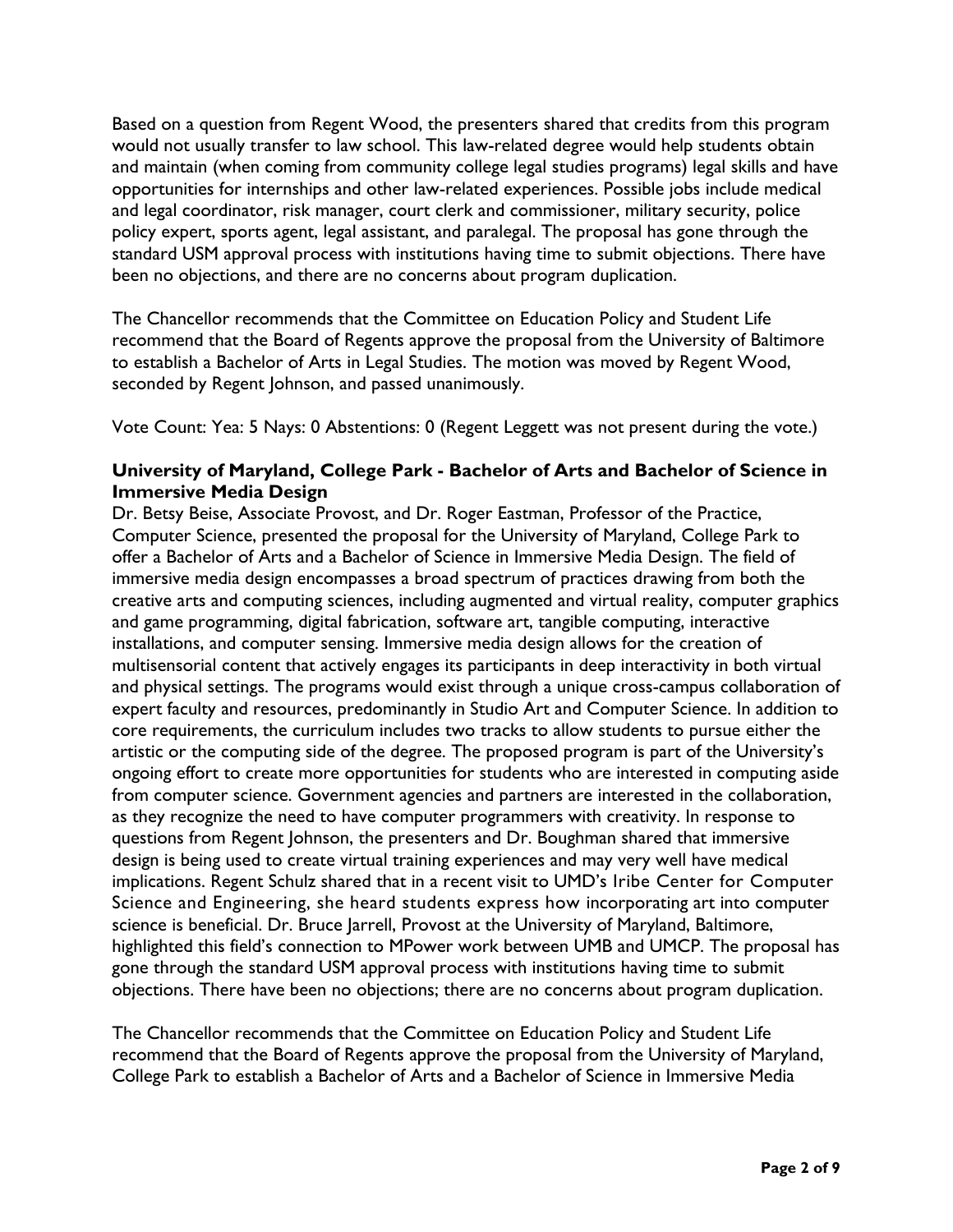Design. The motion was moved by Regent Schulz, seconded by Regent Needham, and passed unanimously.

Vote Count: Yea: 5 Nays: 0 Abstentions: 0 (Regent Leggett was not present during the vote.)

# **University of Maryland, College Park - Bachelor of Arts in Religions of the Ancient Middle East**

Dr. Betsy Beise, Associate Provost, and Dr. Hayim Lapin, Professor of History and Robert H. Smith Professor of Jewish Studies, presented the proposal for the University of Maryland, College Park to establish a Bachelor of Arts (BA) in Religions of the Ancient Middle East. The major will offer students the opportunity to explore the world out of which biblical Israel and ancient Judaism, Christianity, and early Islam emerged, as well as the wide array of other religious and cultural beliefs, practices, and institutions that flourished between about 1200 BCE/BC and 850 CE/AD. Religion, and among them specifically Judaism, Christianity, and Islam, is important in public policy and civil society from the local to the international level. This program provides a framework for the study of the emergence of these traditions in a broad historical, cultural, and comparative context. The program also provides instruction in a variety of tools and methods including close textual study, archaeology, economic modeling, historical inquiry, and comparative study. Students will also take an interdisciplinary Capstone seminar, typically in their final year. The program will also have optional language and honors tracks and is designed to allow students to double major.

In response to questions from the regents, the presenters noted that the array of job possibilities is broad and may include, but is not limited to, work at or in information management, museums, education, and lobbying. The skills gained in this program would be broad and transferable and would also prepare students for graduate and professional school. The presenters shared that there is interest in the program with some of that coming from STEM students who are looking for additional experiences. The proposal has gone through the standard USM approval process with institutions having time to submit objections. There have been no objections, and there are no concerns about program duplication.

The Chancellor recommends that the Committee on Education Policy and Student Life recommend that the Board of Regents approve the proposal from University of Maryland, College Park to establish a Bachelor of Arts in Religions of the Ancient Middle East. The motion was moved by Regent Needham, seconded by Regent Johnson, and passed unanimously.

Vote Count: Yea: 5 Nays: 0 Abstentions: 0 (Regent Leggett was not present during the vote.)

# **University of Maryland, College Park - Doctor of Public Health**

Dr. Betsy Beise, Associate Provost; Dr. Robert Gold, Professor and Chair, Behavioral and Community Health and Director of Educational Innovation, School of Public Health; and Ms. Sara Olsen, Ph.D. Student, Behavioral and Community Health, presented the proposal for the University of Maryland to establish a Doctor of Public Health (DPH). The DPH is a professional practice doctoral degree that is recognized as a terminal degree for high-level leaders in the field of public health. Admitted students must have at least three years of public health practice experience and have a Master of Public Health, Master of Health Administration, or an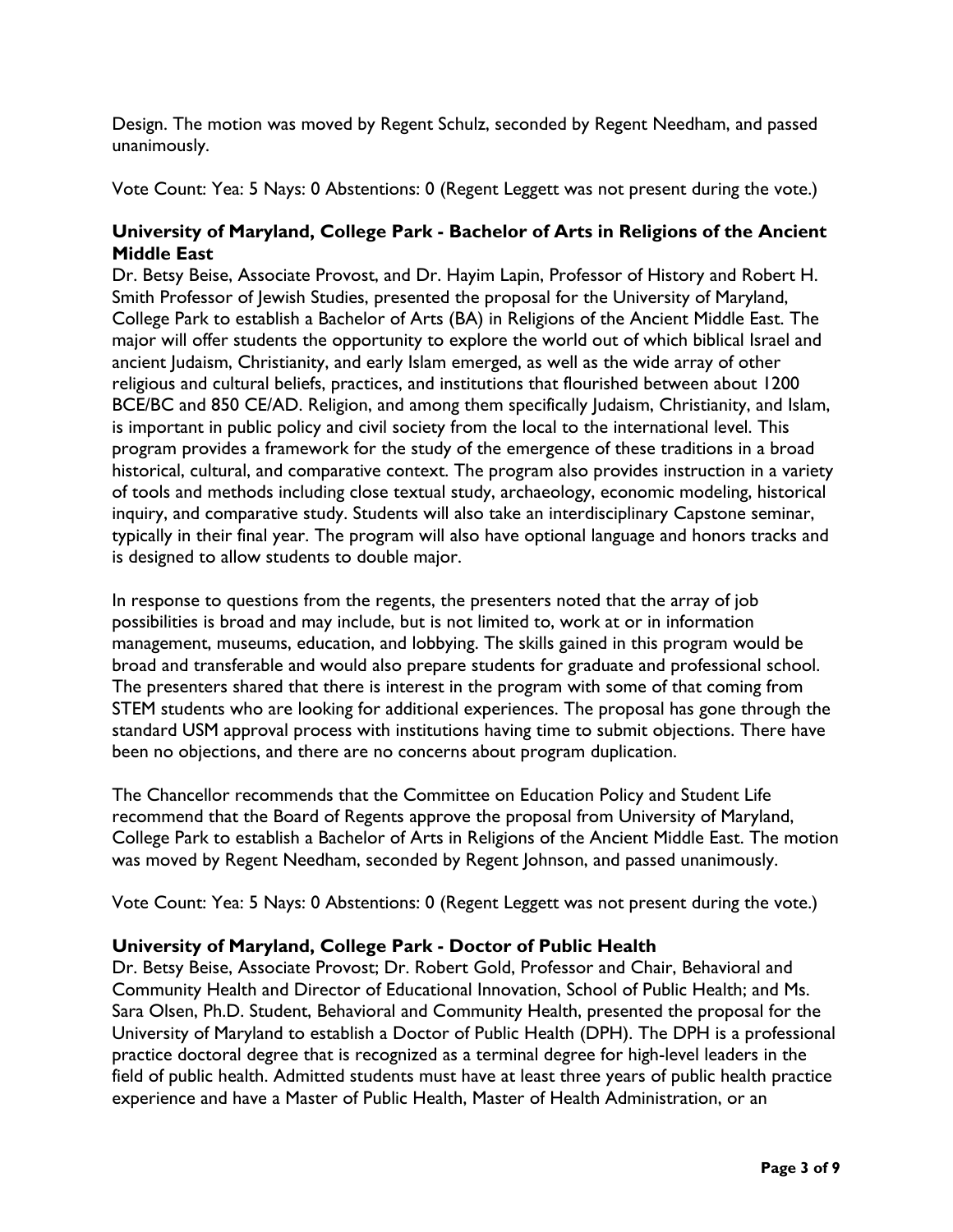equivalent degree and want leadership exposure. The program will develop health professionals who are competent in understanding the health needs of populations and qualified to design, implement, and evaluate programs and policies aimed at improving the public's health. Most top-ranked universities have a DPH program, and UMCP officials know that there is demand for the program at UMCP and nationally. The program will be offered online, can be completed in three years, and would not require one to leave their career to pursue. The program would be offered in a semester-based format with an additional requirement that students spend two one-week periods per year on campus in January and August. Core credits focus on leadership, communication, policy, and quantitative methods while specialization credits focus on executive leadership in public health. The program's culminating experience is a project that focuses on a public health challenge facing a public health organization. Students will, under faculty mentorship, complete at least one project addressing a public health challenge facing an organization. In the Doctoral Capstone, students will complete a field-based doctoral project designed to influence public health programs, policies, or systems. The career prospects for those with a DPH are broad, but possibilities include positions in public health-related NGOs, professional associations, or government agencies.

In response to questions from Regent Wood, the presenters shared that the proposed DPH does not require a dissertation but a mandatory capstone experience that must go above and beyond one's regular job duties and builds on work and results in leadership opportunities. The program includes significant writing requirements but does not include significant original research. The presenters also shared, based on Regent Needham's question, that the online interaction, in most cases, is not live but obtained through activities and prerecorded lectures. There are, however, a few touch points at which students are expected to interact live every other week. The regents were pleased to hear that conversations around collaboration with and/or incorporating best practices from UMGC are already in progress. The proposal has gone through the standard USM approval process with institutions having time to submit objections. There have been no objections, and there are no concerns about program duplication.

The Chancellor recommends that the Committee on Education Policy and Student Life recommend that the Board of Regents approve the proposal from the University of Maryland, College Park to establish the Doctor of Public Health. The motion was moved by Regent Schulz, seconded by Regent Johnson, and passed unanimously.

Vote Count: Yea: 5 Nays: 0 Abstentions: 0 (Regent Leggett was not present during the vote.)

## **Proposal for University of Maryland Eastern Shore to Use Standardized Tests as an Optional Criterion for Admission**

Dr. Joann Boughman, USM Senior Vice Chancellor for Academic and Student Affairs, presented the proposal for the University of Maryland Eastern Shore to obtain an exception to the BOR Policy on Undergraduate Admissions (III-4.00), which says students must take the SAT or ACT and that the score be included as a factor for admission to the institution. UMES makes this request after considering preliminary research, enrollment challenges, and their desire to lower or eliminate barriers to college attendance. The exception would allow UMES to conduct a one-year pilot study using standardized tests as an optional criterion for admission for first-year students whose overall high school minimum grade point averages of 3.4, to begin effective Fall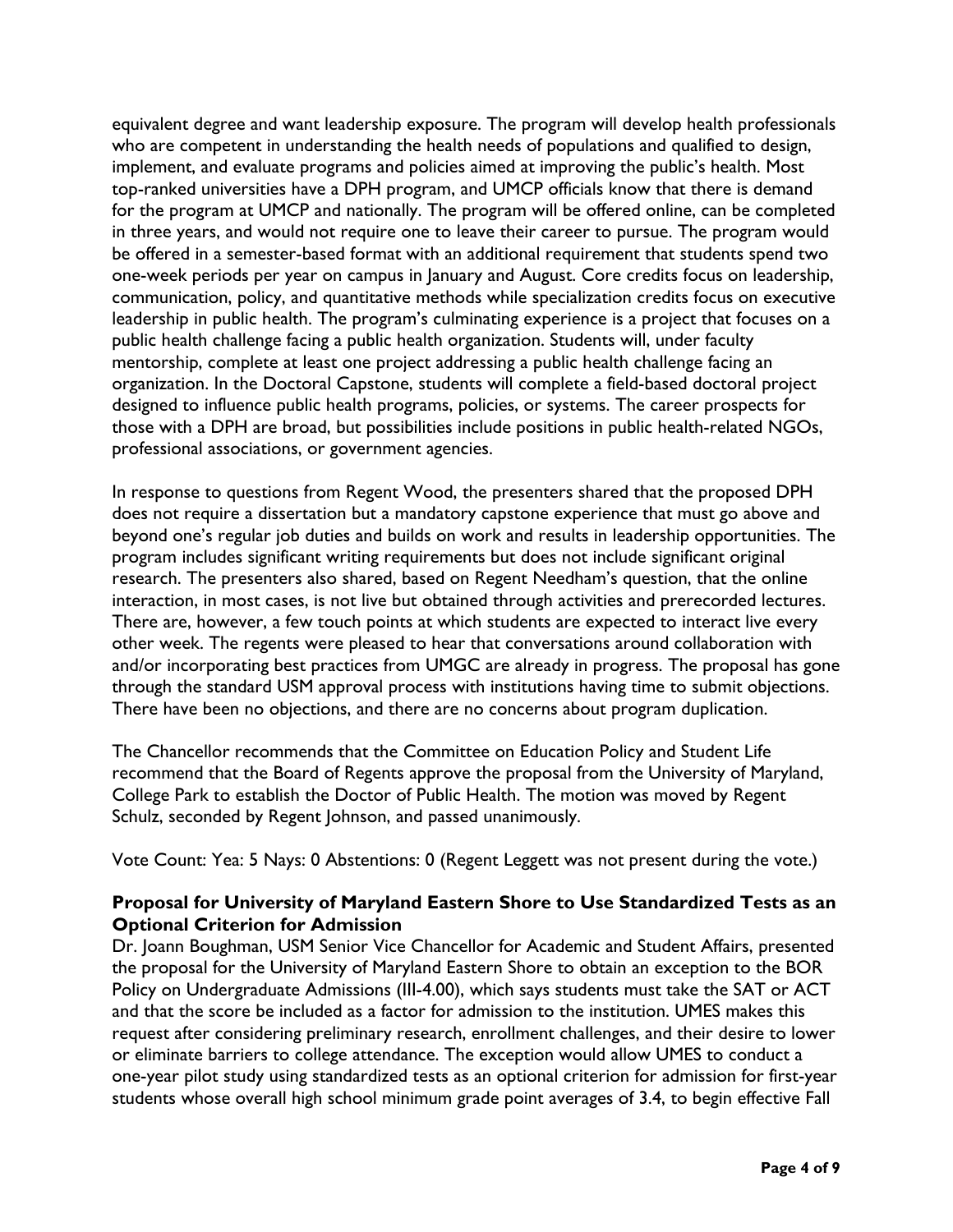2020. A growing body of research, as well as a review of UMES' first year students' academic performance, show that high school GPA is a much stronger predictor of both academic success and failure than the SAT. Educators also increasingly recognize that this practice helps them be more accessible and equitable in their admissions practices. In addition, schools that have gone test-optional report higher student retention and graduation rates than peer institutions that do not use this practice. Through less reliance on standardized scores, UMES will be able to identify students whose high school performance demonstrates their potential for college success. Additionally, the demographics of first-generation students, the population from which UMES draws a majority of its student body, further compels UMES to develop more holistic admissions policies. Years ago, Salisbury University went through the same process and is now one of many test-optional universities in the nation. The policy change would still require all students to submit their test scores, even if they are not used as admissions criteria. UMES will collect data during the pilot year beginning in Fall of 2020 and ending in Fall 2021 at which time they will return to EPSL to share their findings. The USM staff and Chancellor Caret have reviewed this request and recognize it as an opportunity for UMES to study the issue and to find the best way(s) to support and work with students who have traditionally attended the university. In response to a question from Regent Wood, only the BOR (not accrediting bodies) must approve this request. Additionally, in response to Regent Schulz, this request is not intended to lead to test optional admissions across the USM, as institutions make specific admissions criteria decisions that go above and beyond the aforementioned policy, but the process and information gained may be of interest to others.

The Chancellor recommends that the Committee on Education Policy and Student Life recommend that the Board of Regents approve the proposal from the University of Maryland Eastern Shore to Use Standardized Tests as an Optional Criterion for Admission. The motion was moved by Regent Johnson, seconded by Regent Needham, and passed.

Vote Count: Yea: 4 Nays: 0 Abstentions: 0 (Regent Leggett was not present during the vote.)

## **Information Items**

## **Report: Intercollegiate Athletics FY 2019 Academic Summary**

Regent Barry Gossett, chair of the Board of Regents Workgroup on Intercollegiate Athletics presented this report to the committee. The Board's policies relating to intercollegiate athletics make four principles clear: (1) Athletics should further the broader missions of our institutions; (2) Each institution that has an intercollegiate athletics program must have internal and external procedures, which provide careful and thorough scrutiny of the sports program and deliver required information to the president, Chancellor, and Board of Regents as appropriate; (3) Student-athletes are first and foremost students. We expect that their academic performance and progress will be comparable to that of non-athlete students; and (4) Fundamental to the effective management of intercollegiate athletics programs is the commitment of institutional presidents to maintain regular oversight of the program. Each year, institutions are required to submit the following information for their student-athletes by sport -- high school GPA and SAT scores of the most recent Fall cohort, multiple mid-year academic indicators, and the graduation rates of recent cohorts.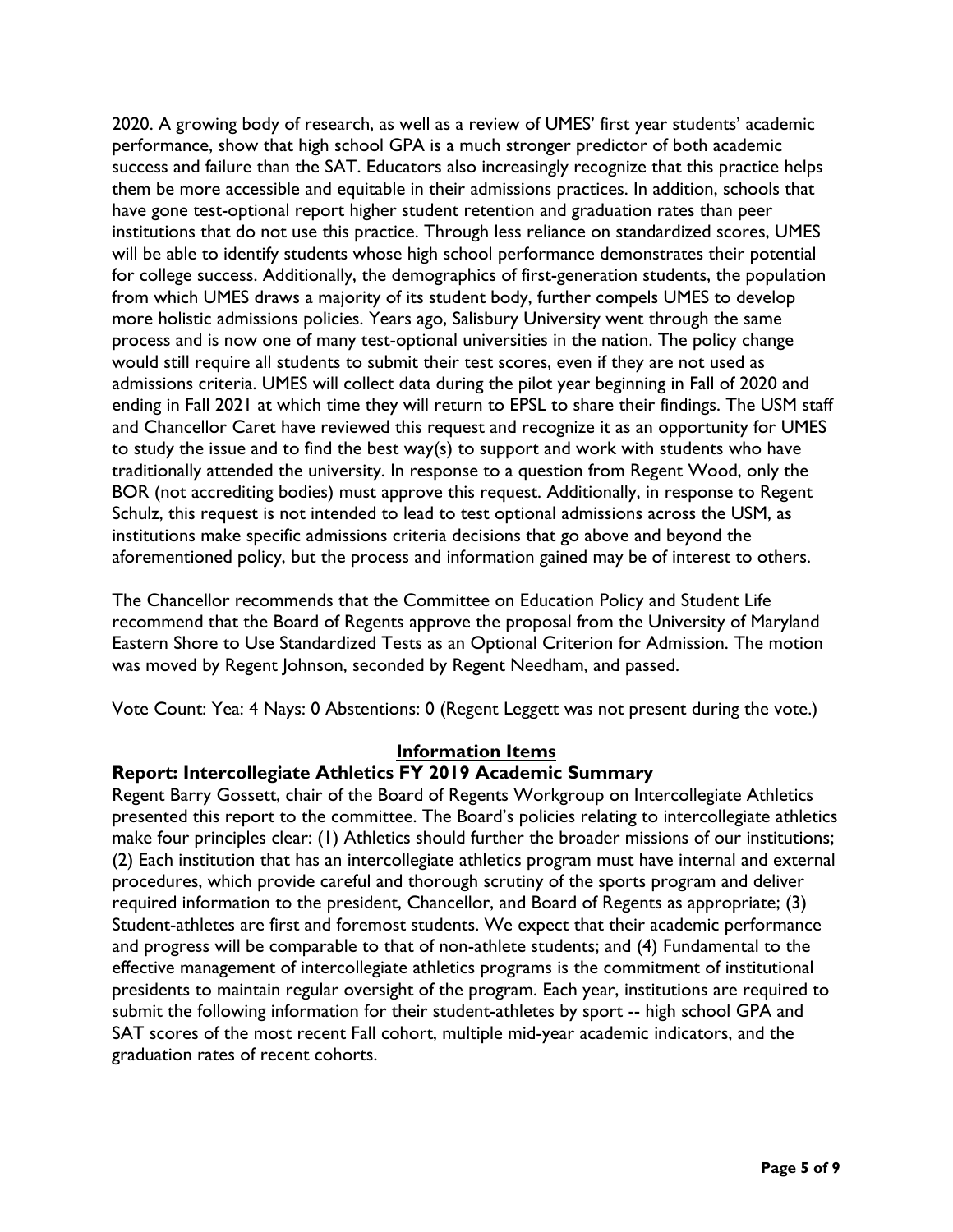This year's results show that student athletes at Coppin, UMES, UMBC, and Towson are at least as well prepared as and, in many cases, better academically prepared than their peers. Athletes from those institutions also have mid-year academic performance and, subsequently, graduation rates that are as good as, better, or not significantly different than non-athletes. Student-athletes at UMCP have lower rates of academic preparedness, mid-year academic indicators, and graduation rates than their non-athlete peers. The Workgroup believes much of this discrepancy can be attributed to the fact that UMCP enrolls some of the most academically-talented students in the country and world, so the standard of comparison is very high. In fact, although UMCP student-athletes' admission, mid-year performance, and graduation indicators are below their non-athlete peers, UMCP student-athletes are academically similar to the general student body of other USM institutions. The other measure of academic performance reviewed by the ICA Workgroup is the NCAA APR, or Academic Progress Rate, which measures the academic achievement of Division I teams during each academic term. All APR scores at Towson, UMBC, UMCP, and UMES are above the NCAA minimum. The report also details the ranges of multi-year APR scores for each institution. Although all of the programs at UMES meet the required minimum, UMES has implemented plans to improve student-athlete retention, especially in men's basketball, which is close to the 930 minimum. Nevertheless, all of the teams at UMES, Towson, UMBC, and UMCP will be eligible for postseason competition at the end of the 2019-2020 season, since they did not fall below the 930 four-year minimum average. Most of Coppin's teams were above the NCAA APR minimum. However, three sports - women's cross country, women's track, and women's softball - were below the 930 four-year average minimum and will not be eligible for post-season play at the end of the 2019-2020 season. Additionally, nine of Coppin's 12 sports reported a single-year score below 930. Although the multi-year APRs are strong enough for no restrictions to be brought upon those teams, we do make note of the low single-year scores, as, of course, they feed into the four-year averages that do lead to restrictions or not. Academic plans are in place to improve retention for some teams and academic eligibility for others.

Regent Gossett shared details about the three regularly scheduled meetings the ICA Workgroup has with all institutions and stressed the extent to which the USM ICA team maintains communications with the institutions outside of those meetings. Finally, Regent Gossett shared that the USM is keeping an eye on the NCAA's decisions to allow college athletes to benefit from the use of their name, image, or likeness. Chancellor Caret shared that this was initially discussed with the presidents earlier in the week, and he and Regent Gossett agree that this is a multi-layered and complex issue that will need significant attention.

## **Update: William E. Kirwan Center for Academic Innovation**

Dr. MJ Bishop, Associate Vice Chancellor and Director of the Kirwan Center for Academic Innovation (KCAI), presented this update on the Center's progress. The USM's William E. Kirwan Center for Academic Innovation was established in June 2013 to enhance and promote the System's position as a national leader in higher education academic innovation. The Center's recently updated mission statement declares, "The Kirwan Center leverages the power of multi-institutional collaboration to increase access, affordability, and achievement for Maryland students. Informed by the diversity of our higher education institutions, findings from the learning sciences, and capabilities of emerging technologies, the Center leads statewide efforts to implement, evaluate, and scale and sustain innovations aimed at student success". The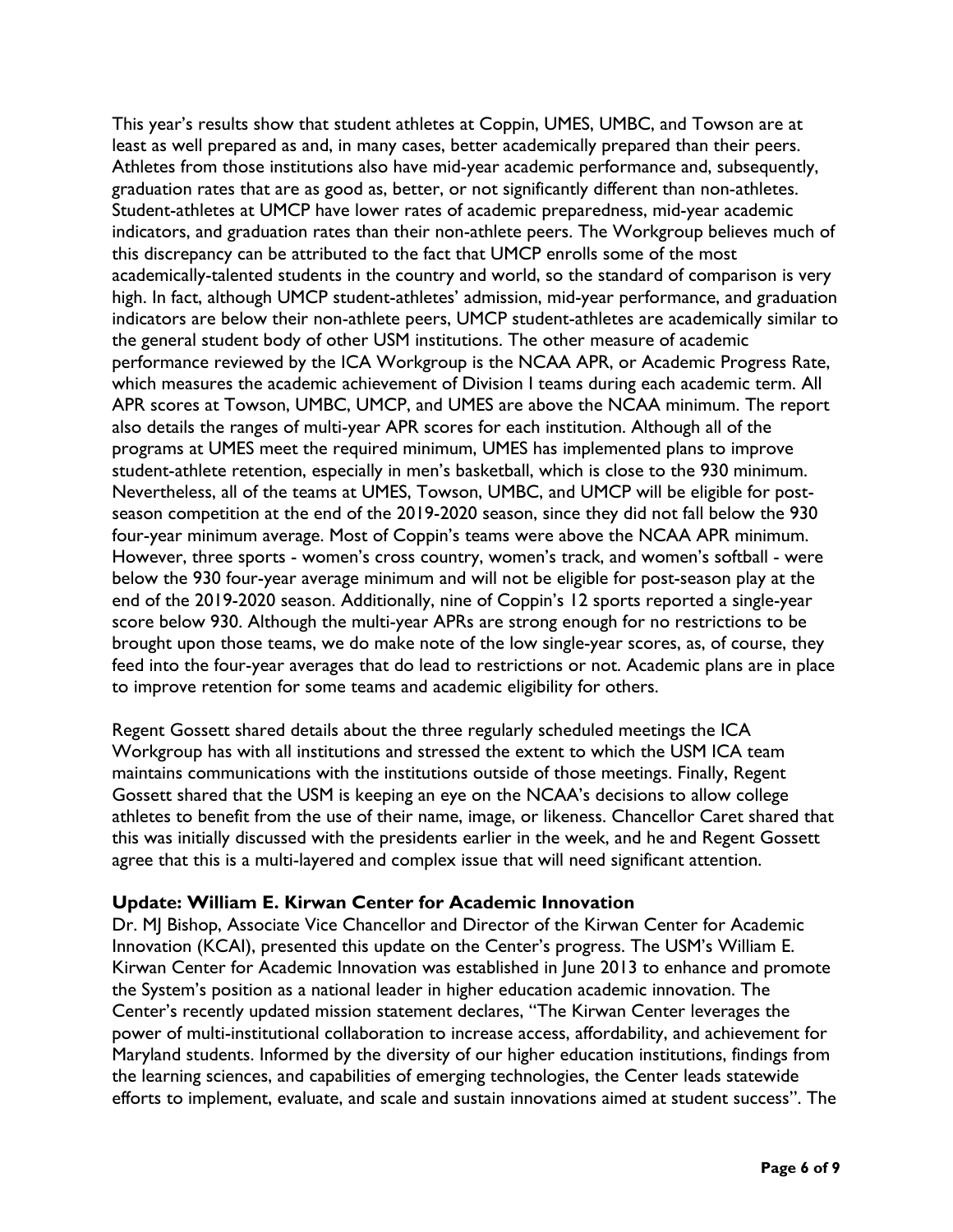KCAI brings together academic change leaders from across the System to identify ways to improve the success of students, evaluate the feasibility of these approaches, share findings, and scale-up and sustain promising models. Working at the System level has been vital to the impact that the Center has had to date. That position allows the Center to leverage the collective strengths of USM's diverse institutions. The three-part goal of the Kirwan Center is to (1) reconceptualize the role of academic innovation from peripheral activity to mission critical for student success; (2) build institutional capacity to scale and sustain academic innovation; and (3) develop statewide initiatives that address shared challenges and leverage "systemness" in support of student success. Dr. Bishop shared details of key initiatives within the Kirwan Center including, but not limited to, the Maryland Open Source Text Book Initiative (which has saved 65,000 students more than \$10.4M cumulatively and \$143 per course on average); usmX (which provides System institutions with access to innovative e-learning technologies as well as resources, support, and planning for strategic implementation of online learning); Badging Essential Skills for Transitions (which explores the use of alternative credentials in the form of digital badges to help students actively explore and document (via the "badge") how their curricular and co-curricular experiences are helping them acquire the higher-order skills employers are seeking); and or kith the Greater Washington Partnership. The Kirwan Center is proud to have been able to and will continue to:

1. Create a collaborative environment to support innovation both among the USM institutions and across the State of Maryland;

- 2. Incubate initiatives aimed at catalyzing change;
- 3. Remove barriers that block progress; and
- 4. Lead the national conversation on academic transformation.

## **Report: Workload of the USM Faculty – Academic Year 2018-2019**

Dr. MJ Bishop, Associate Vice Chancellor and Director of the Kirwan Center for Academic Innovation, presented this report to the committee. As described in the USM Board of Regents Policy on Faculty Workload and Responsibilities (II-1.25), since 1994, the Board of Regents has received this report that synthesizes and scores faculty workload activities, with a major emphasis on instructional activities. This report provides summary data on faculty activity at USM degree-granting institutions for the academic year 2018-2019. The main purpose of this policy is to promote optimal performance by the USM institutions in meeting the needs and expectations of its students and other stakeholders and to provide mechanisms that will ensure public accountability for that performance, particularly as it relates to faculty work. Since this policy was initially developed in 1994, the nature of faculty work related to instruction has evolved to include much more than just classroom teaching. Subsequently, this policy was amended in June 2019 to improve reporting accuracy and coverage, align with current practice, and incentivize policy goals around student success by eliminating the course unit metric and rely, instead, on credit hours to measure teaching productivity. This year's report (AY 2018- 2019) is the first of a 3-year transition between reports generated under the earlier policy and reports that will reflect the format of the new policy.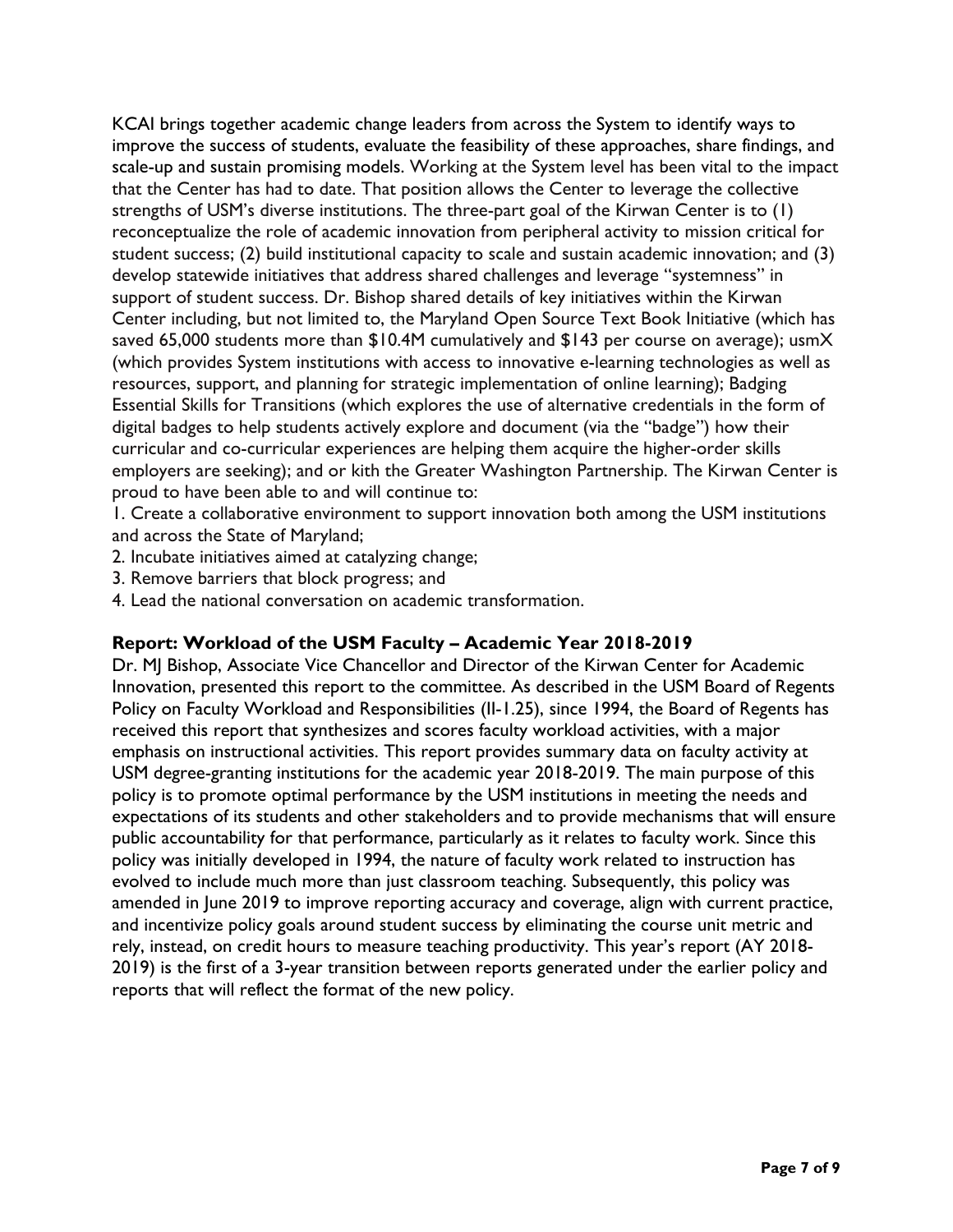Key findings include:

- Overall, total credit hours produced by faculty is keeping pace with total student enrollment.
- Over the five years since 2013-14, credit hours produced by tenured/tenure track faculty is down -4.9% while credit hours produced by full-time, non-tenure track instructional faculty is up by 24.2%.
- The number of bachelor's degrees awarded continues to increase (There was USM record 20,255 bachelor's degrees awarded in the most recent year) while four-year graduation rates have also improved this year to the best performance since this measure was first tracked.
- Faculty publication and scholarship continue at high levels.
- Faculty secured over \$1.46 billion in research funding, representing a 2.63% gain over last year.
- Full-time tenured/tenure track and full-time, non-tenure track instructional faculty account for 66% of all credit hours produced (up 2% from last year), with part-time and other faculty accounting for 29% and 6% respectively.
- However, over the five years since 2013-14, credit hours produced by tenured/tenure track faculty is down -4.9% while credit hours produced by full-time, non-tenure track instructional faculty is up by 24.2%. We think this also reflects the overall change in the way that campuses are hiring into research and instructional lines.
- The number of credits produced by part-time faculty (adjuncts, etc.) is down by -3.9% for the same period. Additionally, the number of part-time faculty employed by the institutions has decreased by -2.37% from 2017-2018 and by -0.38% from 2013-2014.

Although this revised report reflects the move away from reporting course units to reporting credit hours produced instead, it does not yet incorporate teaching data from UMB, UMGC, and specific colleges and schools at UB, Salisbury, and Towson, and any other departments and colleges that had been exempted from previous year's reports. Data on instruction from those institutions/divisions will be included starting with next year's report. Further, as the institutions' data collection capacities become more sophisticated, this report will incorporate additional measures to illustrate the extent to which faculty are meeting standard workload expectations with respect to their contributions to student success, as well as their disciplines, and the institution/system.

# **Report: Opening Fall 2019 Enrollments and FY 2020 Estimated FTE**

Mr. Chad Muntz, Assistant Vice Chancellor of Institutional Research, Data and Analytics, presented this report to the committee. This annual report is to provide the Board of Regents the fall headcount enrollment attainment and full-time equivalent (FTE) enrollment estimate for the current fiscal year as requested in the Board of Regents III-4.10 - Policy on Enrollment. This report represents the first opportunity to compare the accuracy of the institutional enrollment projections, one year out, to the actual enrollments.

And the first opportunity to compare campus' estimated FTE, as submitted in the budget request, to the FTE enrollment achieved in the fall. Highlights include:

• For the first time since 2013, the preliminary fall enrollment decreased. Preliminary Fall 2019 headcount enrollment at the USM campuses was down from Fall 2018 by nearly 4,000 students. An estimated 172,454 students were enrolled this fall. Usually institutional losses are offset by other institutions' gains, but that did not happen this year.